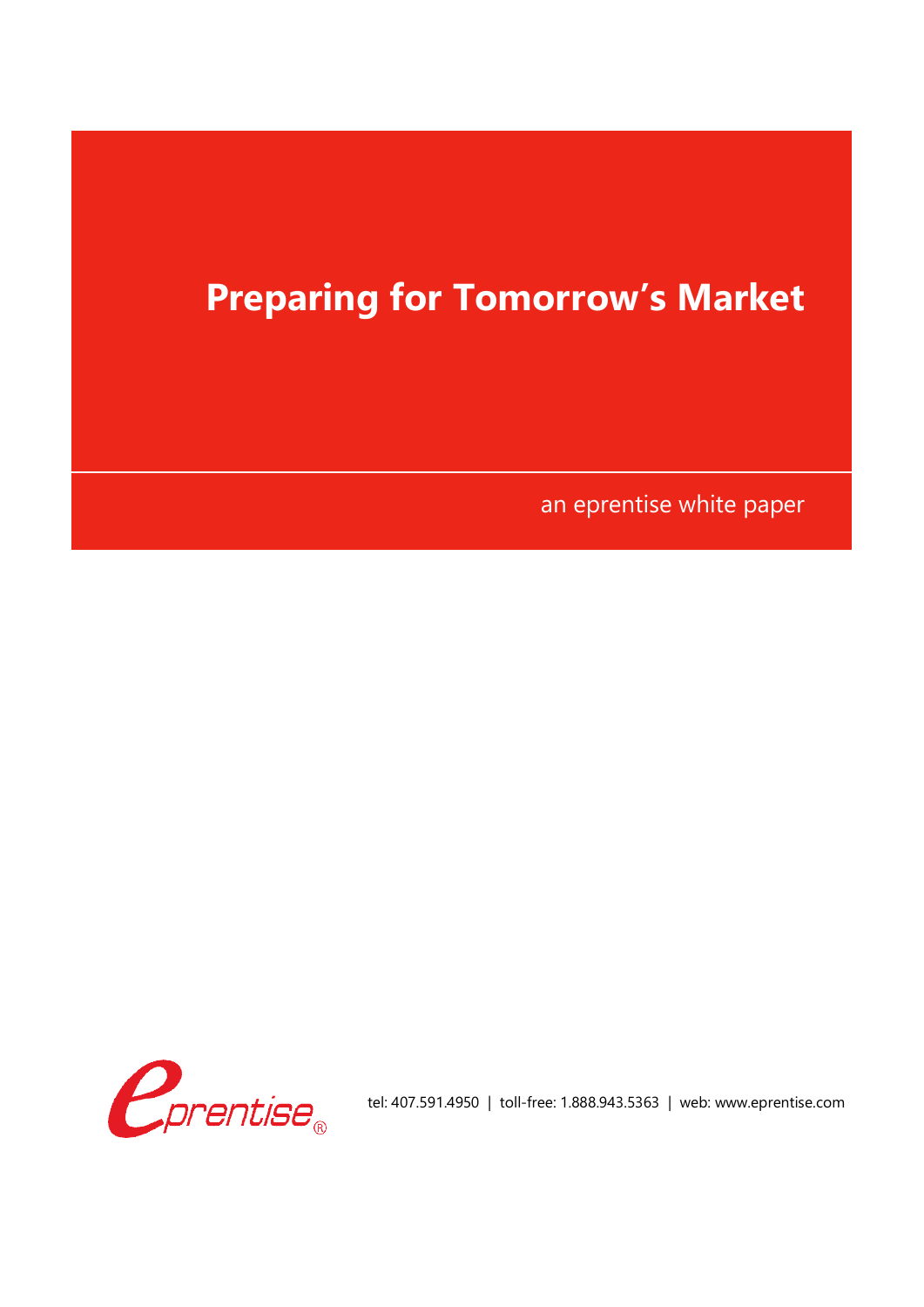Author: Helene Abrams www.eprentise.com

*© 2022 eprentise, LLC. All rights reserved.*

*eprentise, FlexField Express and FlexField are registered trademarks of eprentise, LLC.*

*Oracle is a registered trademark of Oracle Corporation. All other company or product names are used for identification only and may be trademarks of their respective owners.*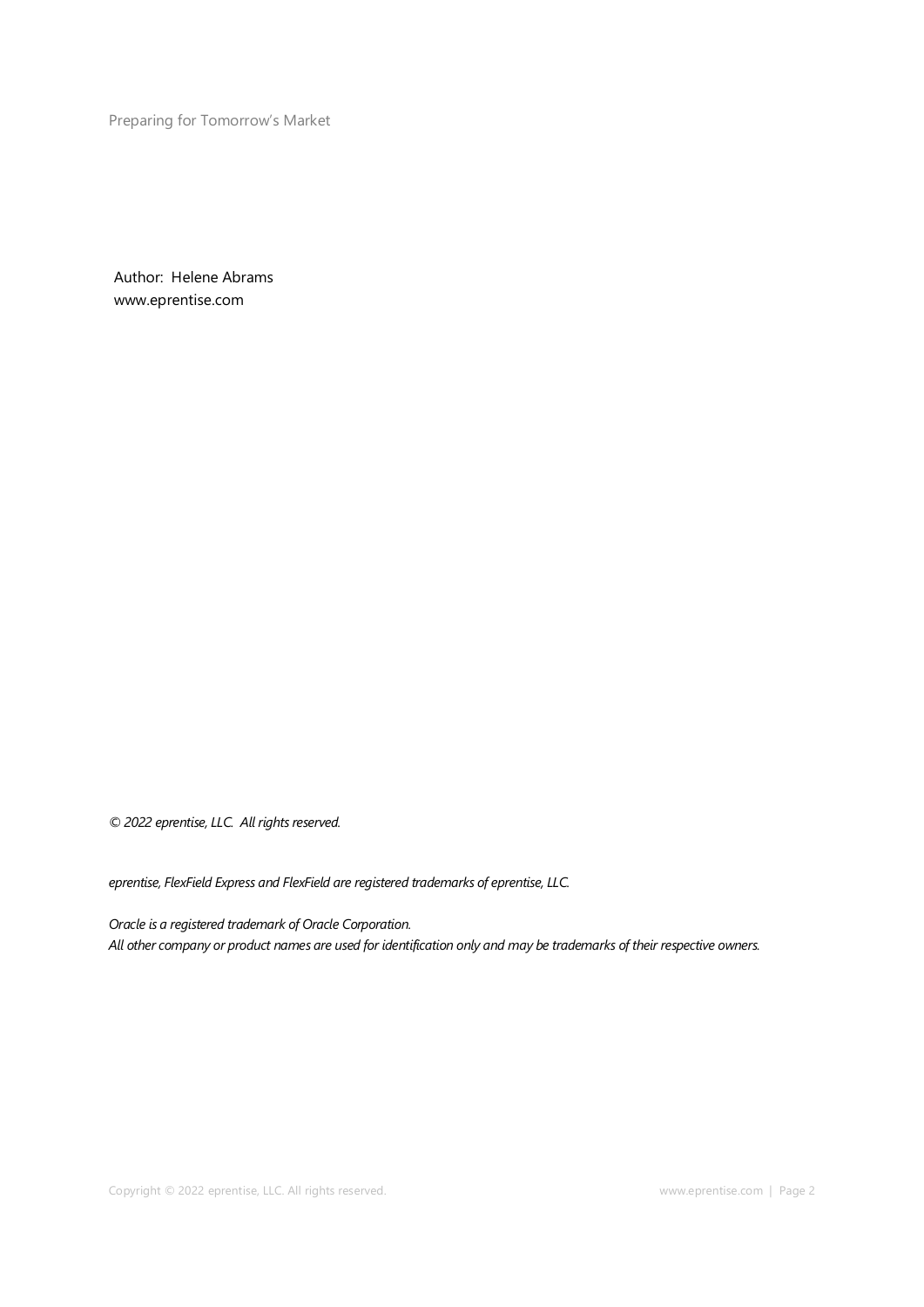There are few constants in this world. The way in which a company does business is not one of them. Instead, companies must actively adapt to change within the marketplace; and, as the international landscape continues to grow smaller due to advances in technology, businesses realize the importance of operating on a global scale. As with any equally ambitious venture, although there is great potential for a strong return on investment (ROI); moving to a global model, or even strengthening one's current global infrastructure, comes with a unique set of challenges. Among the most prevalent are the needs to operate around-the-clock, extend influence within emerging markets, and implement a global vision throughout the enterprise.

### **Uninterrupted Operation through Shared Service Centers**

Whether a company directly services a large number of customers from around the world or if it has to coordinate operations with other businesses, at a certain point it will need to remain "open" 24/7. Delaying critical tasks because certain processes need to be approved or completed at a headquarters or office that runs solely during its local hours of operation will negatively affect cost, customer satisfaction and overall efficiency.

A solution to this problem, known as the "Follow the Sun" model, was developed for American Express. It relied on a series of geographically distributed shared services centers (SSCs) that function in coordination with each other on a 24-hour timeline. As the business hours of a given region came to a close, the responsibilities were rolled over westward to the next region's assigned SSC. As such, there was no lapse in functionality.

Implementing shared services centers also come with added benefits: the standardization of business processes and a reduction in operating costs. The SSC also allows each division to focus more closely on its primary objectives rather than being weighed down by back-office functions.

### **Breaking into Emerging Markets**

Shifting economic tides in recent years have resulted in the development of markets in regions previously unaffected by global companies. However, as these emerging markets are expected to mature someday, major players are already making footholds for their own enterprises. According to Morgan Stanley Capital International All Country World Index, although emerging markets only represent 12% of market cap, they account for 42% of the revenue of global companies.

Breaking into these new markets is no simple task. Poor decisions made based on inflexible or poorly researched approaches will cause companies to struggle unnecessarily. One of the most common mistakes made by corporations is to implement a rigid business model which mirrors the one they had success with in their own, or in culturally similar, regions. Another often overlooked stumbling block for businesses is to appoint leadership roles to people who are culturally-equivalent to the staff at HQ, since this makes reporting and discussions over the phone easier for everyone. Therefore, when developing an action plan, the two key points of focus should be selecting the right leaders as well as designing a culturally-appropriate approach for establishing itself within its target market.

Much of a company's success in expanding into a new region is dependent on the local management's knowledge of the market's current state. An ideal candidate for the task would be someone with both an understanding of what the parent corporation represents and how it operates, as well as a familiarity with the target area's business community and socio-economic structure.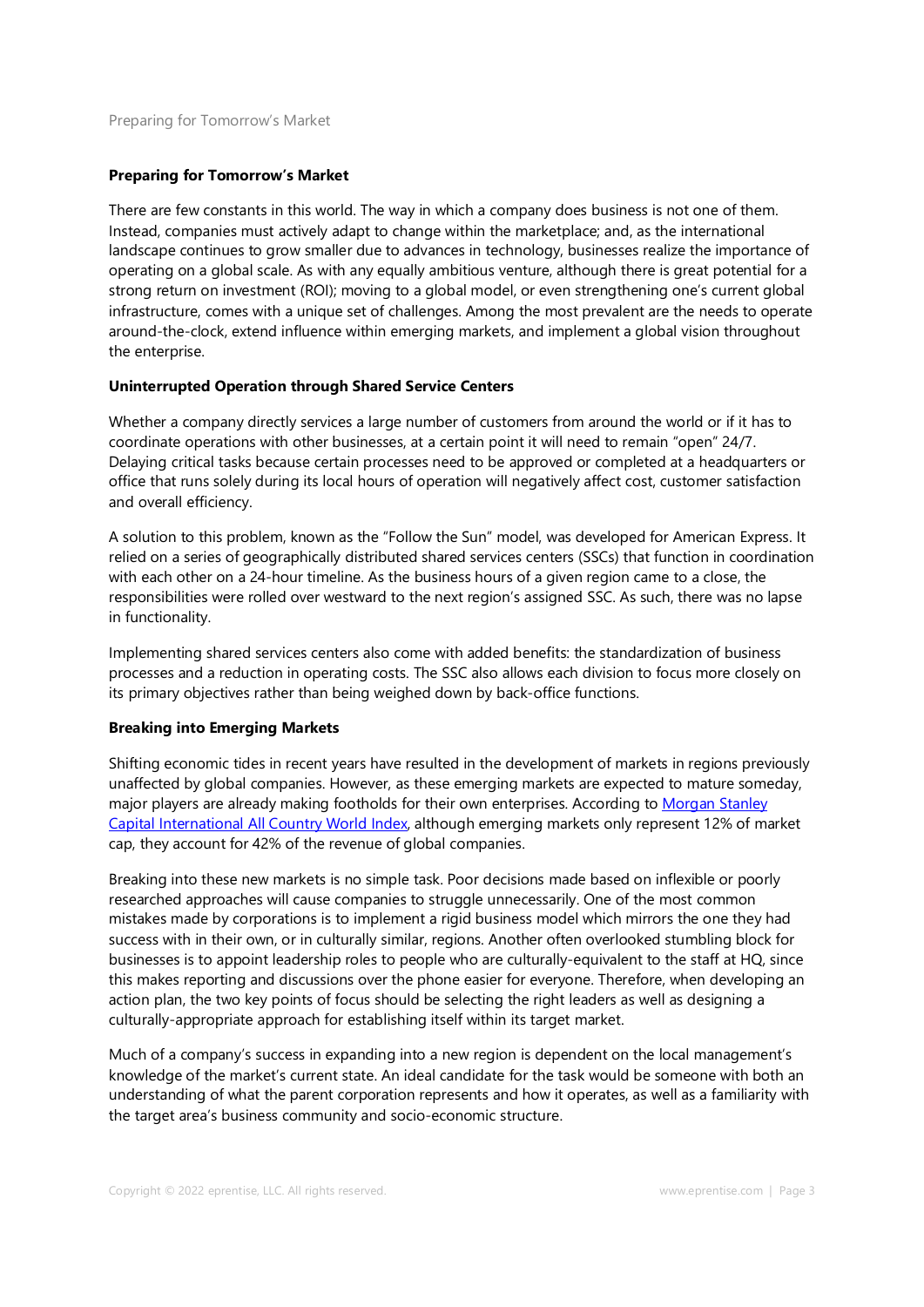Once a champion for the project is designated, the approach should be based on a flexible, regionallyfocused business platform. Most companies that have had success with such ventures in the past used a phased approach to establish themselves. Below is a brief outline of the steps used in these successful ventures:

- I Make in-roads by relying on local partners who can introduce people to the new products or services.
- II Gradually, shift dependence from partners to locally-hired employees and systematically establish a long-term infrastructure.
- III Finally, align operations to the specific location and with the enterprise vision (*i.e.* thinking globally and acting locally.)

### **Establishing a Global Vision Enterprise-Wide**

Aside from project initiatives focused on expanding company market influence, a business needs to have its global vision reflected throughout its entire enterprise. Making the right decisions when entering a new market will certainly help a company grow, but if these ventures are not properly incorporated with already existing operations, then one can expect to see overall efficiency go down.

As discussed in a recent podcast by McKinsey & Company, companies have "underestimated the possible magnitude of distribution pressures from freer trade and immigration and flows of capital."

A global vision will not be diffused solely through company-wide memos and leadership workshops. It needs to be incorporated into the leadership and the way in which business is done, and the way to truly accomplish this is with the enterprise's data.

Think of data as the body of the business. If it is not running cleanly, then the symptoms will appear as poor efficiency. Inconsistencies in data affect customer and supplier relations. Data silos harboring important information obstruct interdepartmental coordination. Disparate instances, or even having multiple Charts of Accounts (CoA), slow down reporting time dramatically, that in turn affects the pace at which a company's leadership can make informed decisions.

An instance implemented years ago probably did not account for the new operating units and legal entities that are just now being created. In fact, most of the changes an enterprise makes within its business model after its ERP's inception may not properly reflect in the current data structure in its ERP system.

#### **Conclusion**

As the world economy becomes less segregated by geographic distances, companies are realizing the importance and impact of shifting to a global model. The set of challenges associated with such an initiative are unique. Not only do they involve ambitious projects, as with shared services centers or the reorganization of enterprise data; but, they also require a flexible, focused leadership approach that is sensitive to the market and cultural distinctions of a target region. Despite these obstacles, more corporations are seeking to adopt a global business model because the potential reward for getting in on the ground floor of a developing market is promising.